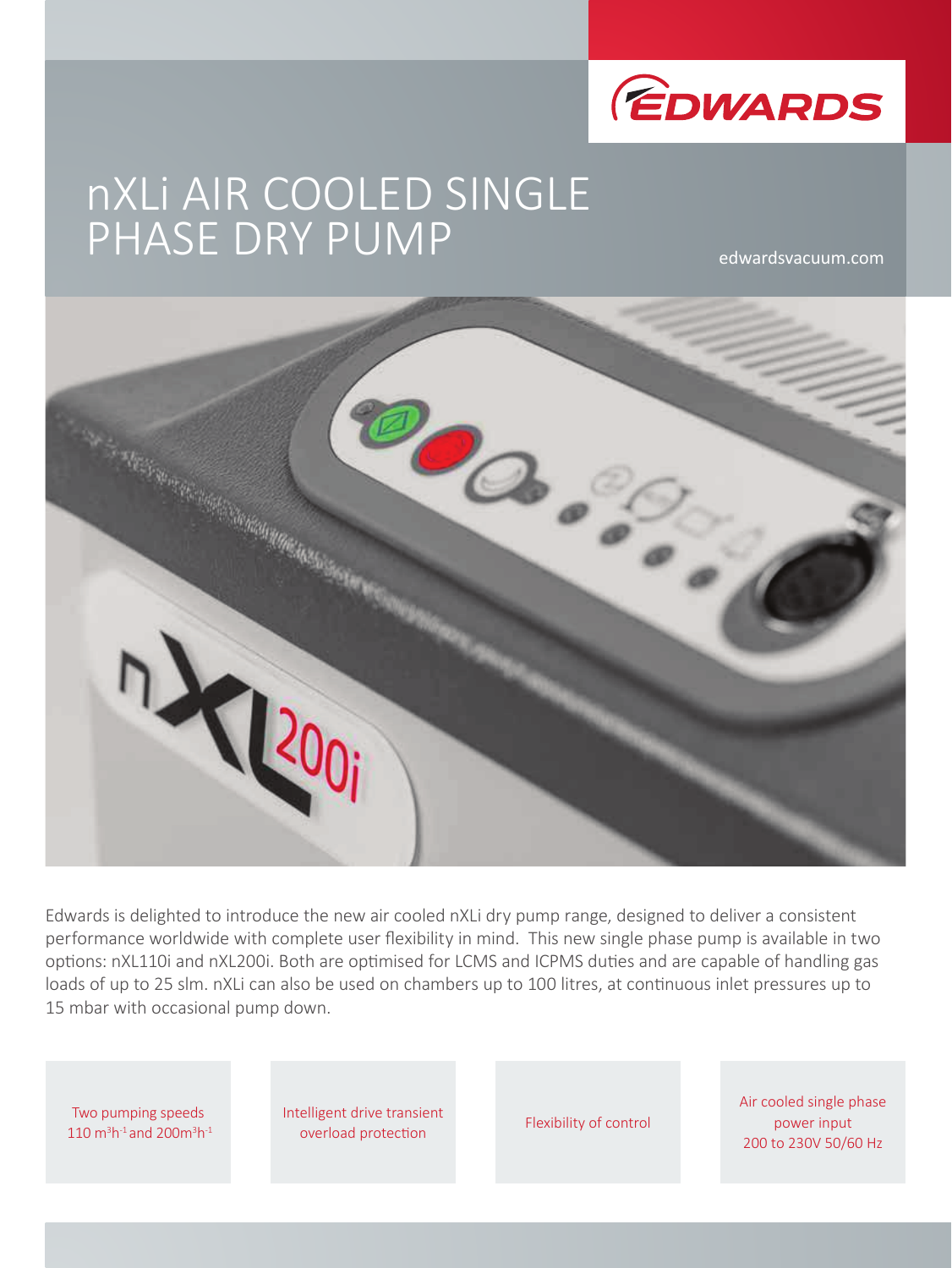

## Worldwide consistent performance, you've got it!

Performance is at the core of nXLi. The intelligent drive enables the system to achieve an enhanced performance plateau from single phase power supply, and a consistent worldwide operation from a 200 - 230 V (+/-10%) 50/60 Hz single phase supply. The choice of control options are either manual, simple remote or serial communications (RS485 with modbus command set). These may be utilised to provide real control for the system builder.

## Innovate your world with nXLi

nXLi provides a small footprint with quiet operation making it a convenient and flexible high performing, yet compact, vacuum pump. The oil-free non-contacting pump mechanism will provide extended operation with maximum up time, up to five years service life, with zero maintenance and no oil to dispose of.

During the initial chamber pump down the nXLi is able to work harder than normal. The intelligent transient overload protection will allow a higher power draw for a short period of time for initial evacuation of the chamber from atmospheric pressure to operating pressure. This higher initial power boost enables the pump to overcome initial gas loads and once operating pressure is achieved less power is required.

nXLi is the latest addition to the Edwards intelligent pumping range and is the ideal dry pump for Scientific OEMs, LCMS end users, ICPMS end users and in applications where a consistent performance, control and reliability are essential.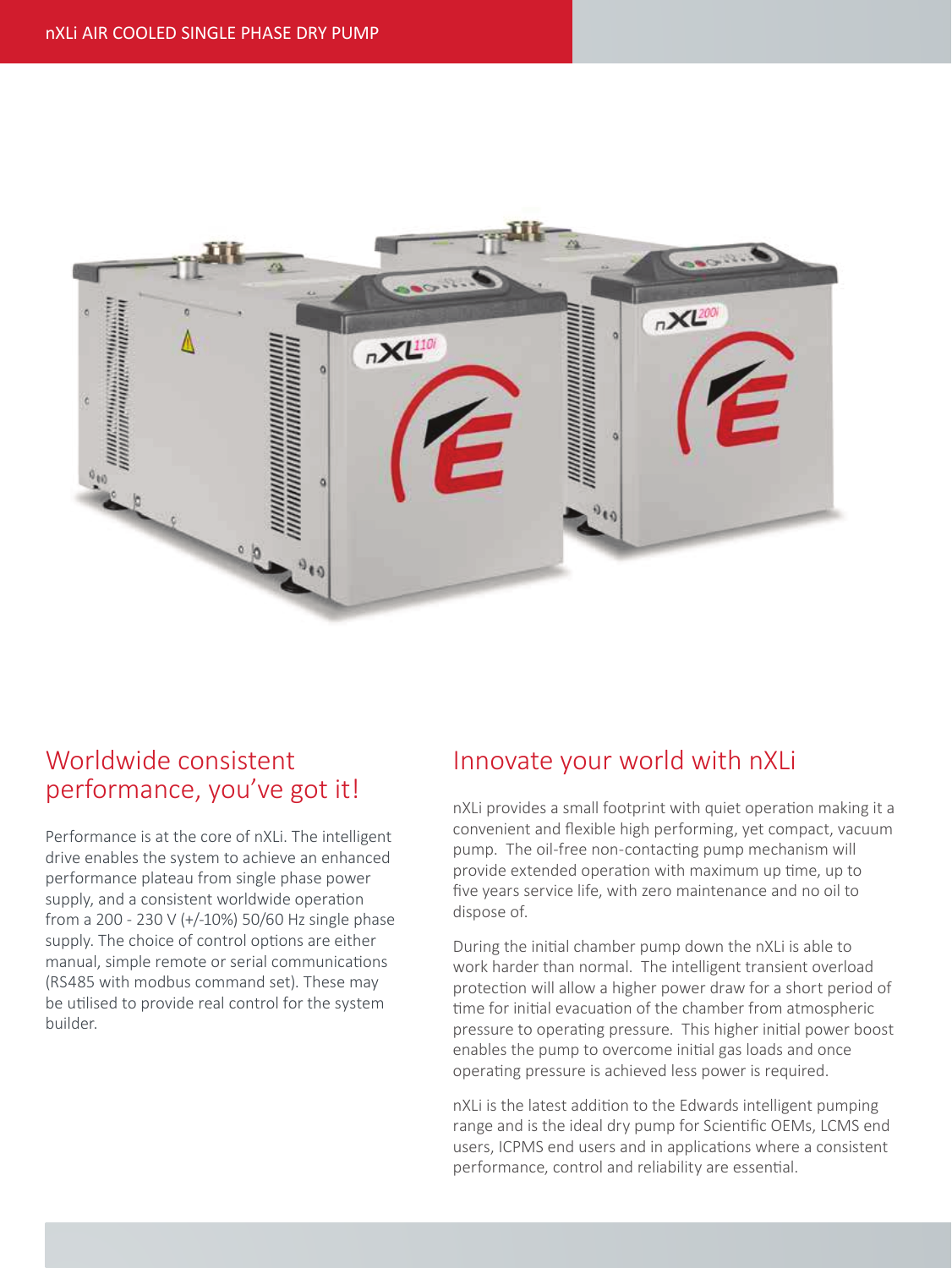



### **Order information**

| <b>Product description</b>     | Order number |
|--------------------------------|--------------|
| nXL110i NW40 200-230V 50/60 Hz | A77012320    |
| nXL110i NW50 200-230V 50/60 Hz | A77012420    |
| nXL200i NW40 200-230V 50/60 Hz | A77022320    |
| nXL200i NW50 200-230V 50/60 Hz | A77022420    |

#### **Accessories and spares**

| Order number    |
|-----------------|
| A50505003       |
| A50506003       |
| contact Edwards |
| A50505006       |
| A50506006       |
| contact Edwards |
| D37520056       |
|                 |

# Time to make the intelligent choice

#### **Air cooled single phase dry pump**

Offering two pumping speed options of either  $110 \text{ m}^3\text{h}^{-1}$  or 200 m $^3\text{h}^{-1}$  in the pressure range of 1 to 10 mbar

#### **Enhanced EMC variant**

High volt variant to meet the EU harmonic emissions requirement of EN61000-3-2

#### **Intelligent drive transient overload protection**

Enables the system to achieve the enhanced performance plateau from single phase power supply, whilst looking after the pump during initial pump down

#### **Flexibility of control**

Manual control, simple remote control and serial communications (RS485 with Modbus command set) with a proven track record of performance control as standard allow more control options for the system builder

#### **Compact and quiet**

Small footprint and quiet operation for an improved work environment and better use of lab space

#### **Oil free non contacting pump mechanism**

No oil to dispose of and maintenance free ensures extended operation and maximum up time

Built-in exhaust valve for anti-suckback protection

#### **Proven reliability**

Based on Edwards iXL range of semiconductor dry pump technology for peace of mind with a proven track record of performance